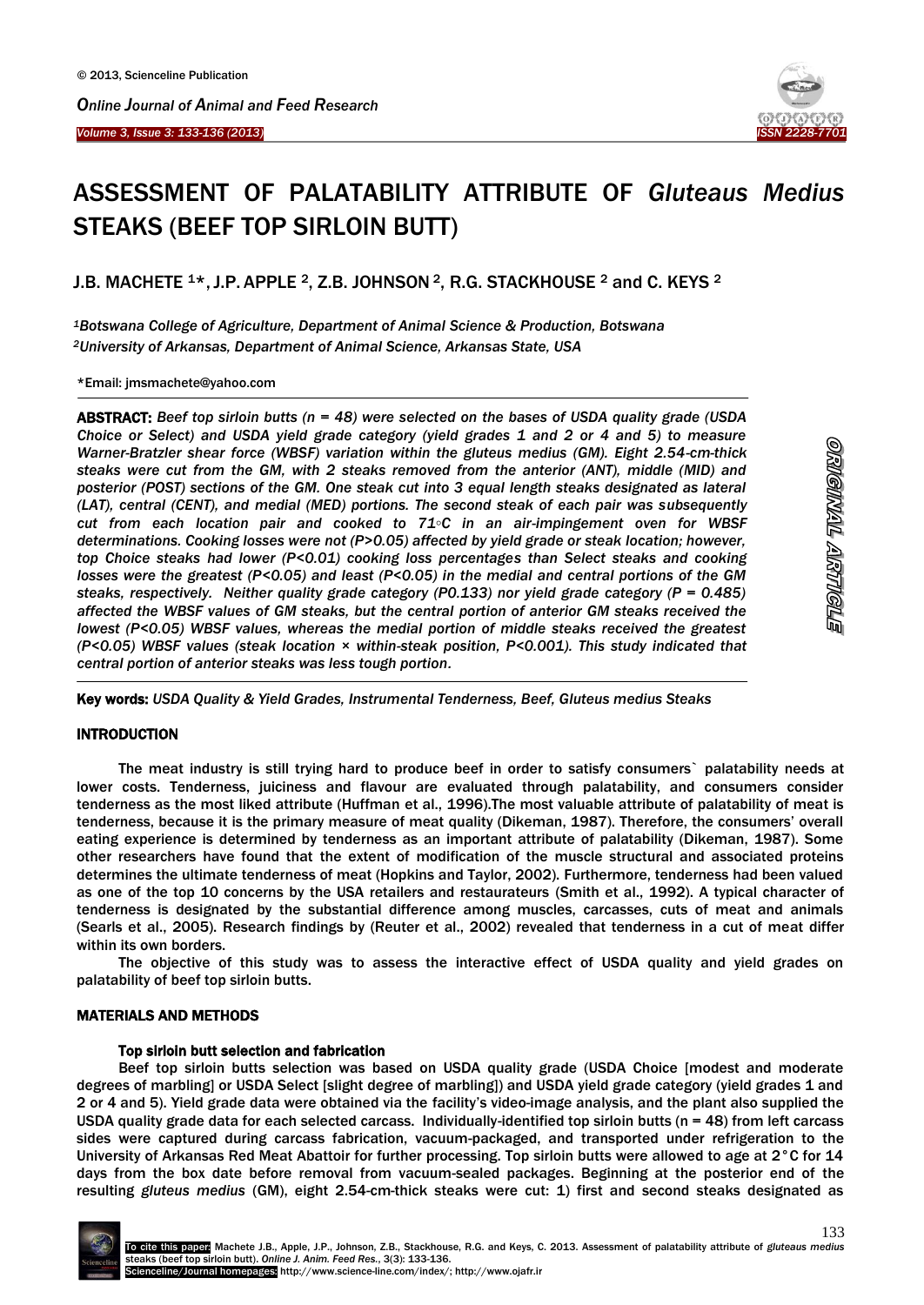posterior (POST) steaks; 2) third steak cut and discarded; 3) fourth and fifth steaks designated as middle (MID) steaks; 4) sixth steak cut and discarded; and 5) seventh and eighth steaks designated as anterior (ANT) steaks. One steak was randomly chosen from each location pair, individually identified, vacuum-packaged, and frozen at -20°C for Warner-Bratzler shear force (WBSF) determination.

# Warner-Bratzler shear force analysis

Steaks were allowed to thaw for 16 hours in a 4°C commercial refrigerator before removal from packages and identified with heat-resistant tags. Thereafter, steaks were weighed and oriented with the medial side to the left side on the belt of a gas-fired, air-impingement oven (Lincoln Impinger; Food Service Products, Inc., Ft. Wayne, IN, USA). The oven was preheated to 165°C, to produce a desired endpoint temperature of 71°C, and endpoint temperature of each cooked steak was confirmed at the completion of cooking with a hand-held thermometer (model KM28; Co-mark Instruments Inc., Beaverton, OR, USA). Cooked steaks were allowed to cool to room temperature, weighed, and the difference between the pre-cooked and cooked steak weights was used to calculate cooking loss percentage. Cooked steaks were then wrapped in an oxygen-permeable, PVC film and chilled overnight in a 4°C commercial refrigerator before 1.27-cm-diameter cores were removed parallel to the muscle fibre orientation from the LAT, CENT and MED areas (6 cores / area) of steak. Each core was sheared once through the center with a WBSF device attached to an Instron Universal Testing Machine (Instron Corp., Canton, MA, USA) equipped with a 981-N load cell and set at a crosshead speed of 250 mm/min. The peak WBSF of the 6 cores/within steak location was averaged before statistical analyses.

# Statistical analyses

The general carcass data were analyzed using PROC MIXED of SAS (SAS Inst., Inc., Cary, NC, USA), with quality grade (QG) and yield grade (YG) categories, as well as the QG × YG interaction, included in the model as the fixed effects. The experiment was conducted as a split-split plot design, with QG and YG as the whole plot, steak location within the GM (POST, MID, or ANT) as the sub-plot, and the within steak position (LAT, CENT, and MED) as the sub-sub-plot. Cooked steak data were generated with PROC MIXED, and the fixed effects included in the statistical model included QG, YG, steak location (STK), within-steak position (WSP), whereas the random effects were QG  $\times$  YG  $\times$  top sirloin butt, and STK  $\times$  WSP  $\times$  top sirloin butt. Least squares means calculated for all main and interactive effects, and when significant (P<0.05) *F* values were observed, least squares means were statistically separated with pair-wise *t*-tests PDIFF option).

# RESULTS

#### Cooking loss

Even though steaks from top Choice carcasses had lower (P<0.01) cooking loss percentages than steaks from Select carcasses, cooking losses were similar (P>0.53) between steaks of YG 1 and 2 and YG 4 and 5 carcasses (Table 1). Furthermore, the interactions between quality and yield grades were similar in terms of cooking loss percentage. However, the percentage losses for quality grades were significantly different (P< 0.05) (Table 2). The interaction between quality grade and yield grade showed no significantt difference in cooking loss percentage. Cooking losses did not (P>0.53) differ among anterior-, middle- and posterior-located steaks, but cooking loss percentages were greatest (P<0.05) in the medial portion and least (P<0.05) in the central portion of the GM steaks (Table 2). Nevertheless, the cooking loss percentage within steak position showed a great significant different (P<0.001). However, the interaction between steak location and within steak position revealed no significant difference.

#### Warner-Bratzler shear force (WBSF)

Neither quality grade category (P=0.133) nor yield grade category (P=0.485) affected the WBSF values of GM steaks. Although there were main effect differences associated with steak location and within-steak position, the central portion of anterior GM steaks received the lowest (P<0.05) WBSF values, (Figure 1). This indicated that less force was used to shear that particular steak portion. On the other hand, the medial portion of middle steaks received the greatest (P<0.05) WBSF values (steak location × within-steak position, (P<0.001); (Figure 1). Within anterior steaks, the lateral position had greater (P<0.05) WBSF values than either the central or medial positions, but the medial position had greater (P<0.05) WBSF values than the lateral position within middle steaks. Findings showed that there was little to no variation (P>0.05) among the lateral, central and medial portions of steaks originating from the posterior of the GM.

Table 1 - Effects of USDA quality grade (QG) and yield grade (YG) categories on shear force and cooking characteristics of *gluteus medius* steaks

| <b>Characteristics of gluteus fileulus steaks</b>                                       |                        |                  |                  |                    |       |       |        |  |  |  |
|-----------------------------------------------------------------------------------------|------------------------|------------------|------------------|--------------------|-------|-------|--------|--|--|--|
| <b>Variable</b>                                                                         | <b>USDA Top Choice</b> |                  |                  | <b>USDA select</b> | P > F |       |        |  |  |  |
|                                                                                         | 1 & 2                  | 4 & 5            | 1&2              | 4 & 5              | OG    | YG    | OG xYG |  |  |  |
| Cooking Loss, %                                                                         | $29.5 \pm 0.65$        | $30.1 \pm 0.65$  | $31.8 \pm 0.68$  | $32.1 \pm 0.65$    | 0.003 | 0.533 | 0.496  |  |  |  |
| <b>Shear Force, N</b>                                                                   | $34.04 \pm 2.57$       | $34.43 \pm 2.56$ | $40.22 \pm 2.69$ | $36.19 + 2.55$     | 0.133 | 0.485 | 396    |  |  |  |
| Probability value of the main and interactive effects included in the statistical model |                        |                  |                  |                    |       |       |        |  |  |  |

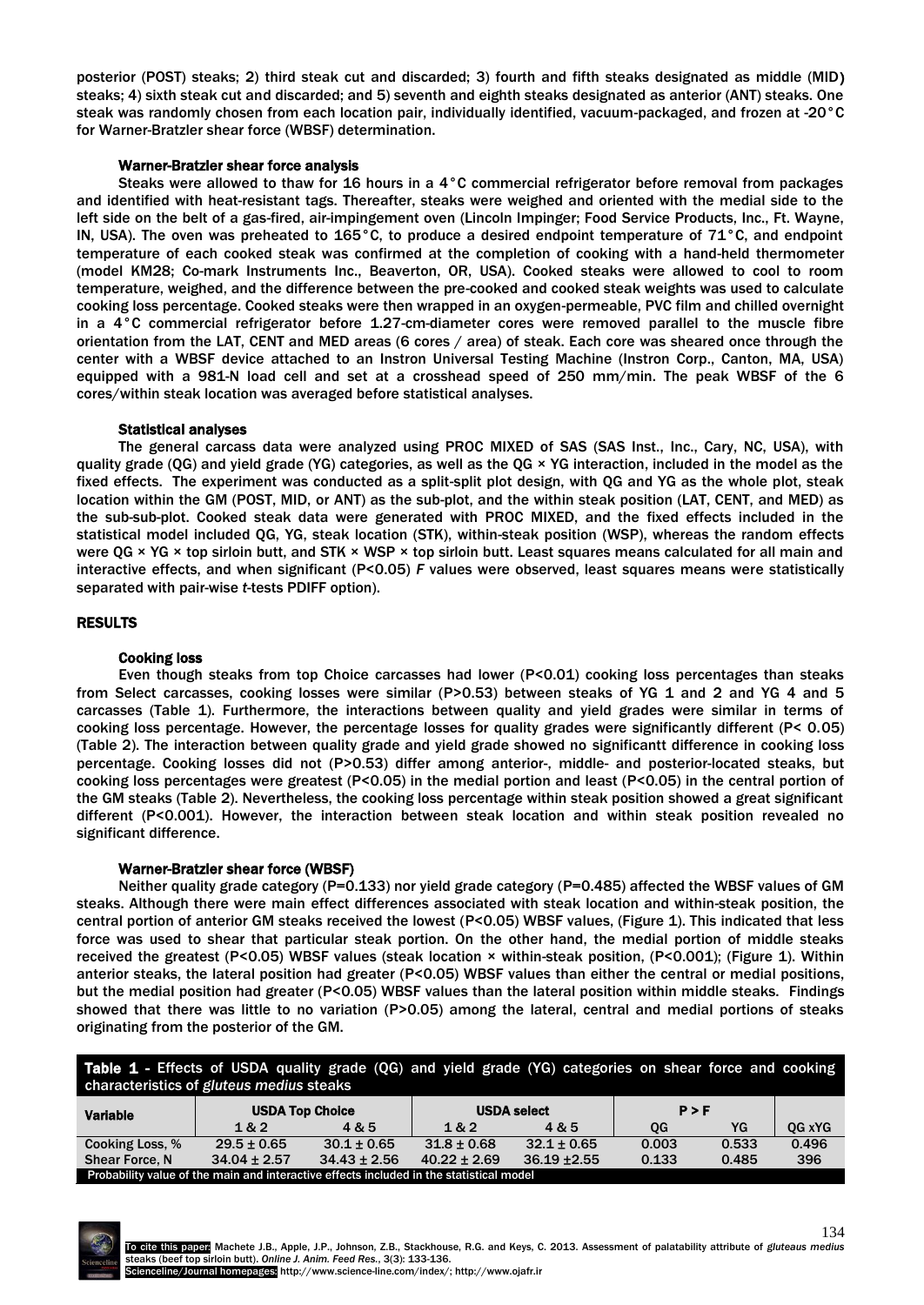| Table 2 - Main effects of steak location (S) and within steak position (P) on shear force and cooking<br>characteristics of gluteaus medius steaks.                                                                                                                                                                                                                                 |                             |                    |             |           |                                    |             |                   |           |                    |         |              |
|-------------------------------------------------------------------------------------------------------------------------------------------------------------------------------------------------------------------------------------------------------------------------------------------------------------------------------------------------------------------------------------|-----------------------------|--------------------|-------------|-----------|------------------------------------|-------------|-------------------|-----------|--------------------|---------|--------------|
|                                                                                                                                                                                                                                                                                                                                                                                     | Steak location <sup>1</sup> |                    |             |           | Within steak position <sup>2</sup> |             |                   |           | P > F <sup>3</sup> |         |              |
| Variable                                                                                                                                                                                                                                                                                                                                                                            | <b>ANT</b>                  | <b>MIDD</b>        | <b>POST</b> | <b>SE</b> | <b>LAT</b>                         | <b>CENT</b> | <b>MED</b>        | <b>SE</b> |                    |         | $S \times P$ |
| Cook loss, %                                                                                                                                                                                                                                                                                                                                                                        | 31.2                        | 30.8               | 30.6        | 0.44      | 32.0 <sup>x</sup>                  | $29.5^z$    | 31.1 <sup>y</sup> | 0.4       | 0.536              | < 0.001 | 0.425        |
| Shear force, N                                                                                                                                                                                                                                                                                                                                                                      | 34.64 <sup>y</sup>          | 38.36 <sup>x</sup> | 35.61       | 1.52      | 37.47                              | 34.82       | 36.39             | 1.45      | 0.025              | 0.06    | < 0.001      |
| xyz Within a row and main effect, least squares means lacking common superscript letters differ (P < 0.05). 1 Steak location: ANT = anterior:<br>MIDD = middle; and POST = posterior; <sup>2</sup> Within steak position: LAT = lateral; CENT = central; and MED = medial; <sup>3</sup> Probability value of the main<br>and interactive effects included in the statistical model. |                             |                    |             |           |                                    |             |                   |           |                    |         |              |



Figure 1 - Interactive effect of steak location and within steak position (P<0.001) on Warner-Bratzler shear force values of gluteus medius. <sup>a-e</sup> Bars lacking common letters are different (P<0.05).

# **DISCUSSION**

# Cooking loss and Warner-Bratzler shear force

The cook loss was found to have significant difference within the steak positions on quality grades: Choice and Select grades estimates. High cooking loss may result in low water holding capacity. For any muscle, water holding capacity is minimal at low ultimate pH. The variations in cooking loss were attributed to specific species. This study revealed that cooking losses were the same between steaks of YG 1 and 2 and YG 4 and 5 carcasses, although top Choice had lower cooking loss percentage than Select carcasses.

GM muscle was observed not to be uniform regarding instrumental tenderness in relation to within steak location and position. The less tougher, anterior-central steak was measured with force of 30.71 N, and middlemedial being the toughest steak, needed more force to shear and measured 40.12 N. (Figure 1). This supports the study in which textural properties differed to a greater extent particularly from lateral to medial than origin to insertion (Segars et al., 1974). The differences in instrumental tenderness within GM sectioned steaks might be due to the same interpretations made by Hannula and Puolanne, (2004) on *semi-membranosus* muscle who stated that the rate of muscle temperature effecting rigor development or muscle fiber may have an influence on the variations within the muscle. Dikeman and Tuma (1971) reported that the palatability of beef is affected by various factors; for instance, intramuscular collagen solubility reduces as cattle age, developing into a tougher beef. It was noticed that shear force measurement and taste panel tenderness of beef steaks were greatly related to collagen solubility. Finally, the central portion of anterior was noted to be most tender part of GM muscle because the results in fig.1 showed that less force was used to shear the central portion.

#### **CONCLUSION**

The study focused on assessment of tenderness areas within the *gluteus medius* steaks. The results indicated that Warner-Bratzler shear force values can be utilised as criteria for establishing steaks which will meet the satisfying consideration in tenderness by consumers prior to dissemination to the retail of food service outlets. The results of the study could be used to add value to the beef top sirloin butts by utilising those muscles with uniform tender areas for fabrication and marketing them as single muscle steaks.

#### **REFERENCES**

Calkins CR, Dutson TR, Smith GC, Carpenter ZL and Davis GW (1981). Relationship of fibre type composition to marbling and tenderness of bovine muscle. *Journal of Food Science,* 46: 708-715.

Dikeman ME and Tuma HJ (1971). Bovine muscle tenderness as related to protein solubility. *Journal of Food Science,* 36: 190.